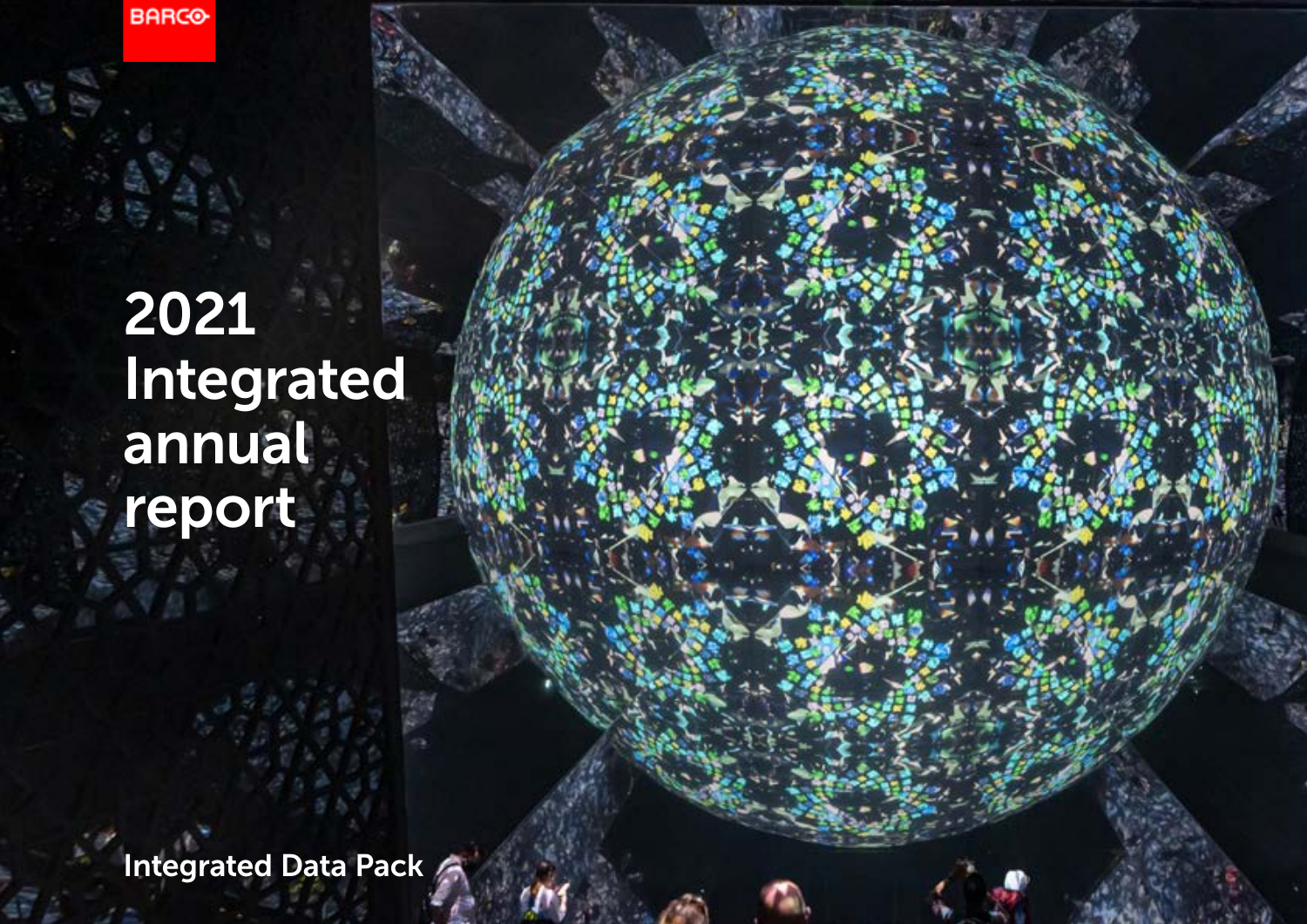## Table of contents



This is the Integrated Data Pack 2021. This is an appendix to the 2021 Annual Report. Other chapters are available via the download center at [ir.barco.com/2021](https://ir.barco.com/2021).

#### **[CORE](https://ir.barco.com/2021/uploads/files/PDF/Barco-IR2021-COR.pdf)**

#### **MORE**

- [Governance & risk report](https://ir.barco.com/2021/uploads/files/PDF/Barco-IR2021-CGR.pdf)
- [Report on planet people communities](https://ir.barco.com/2021/uploads/files/PDF/Barco-IR2021-PPC.pdf)
- [Financial report](https://ir.barco.com/2021/uploads/files/PDF/Barco-IR2021-FIN.pdf)

#### ANNEX

- [Integrated Data Pack](https://ir.barco.com/2021/uploads/files/PDF/Barco-IR2021-IDP.pdf)
- [GRI Content index](https://ir.barco.com/2021/uploads/files/PDF/Barco-IR2021-GRI.pdf)
- [Glossary](https://ir.barco.com/2021/uploads/files/PDF/Barco-IR2021-GLO.pdf)
- [Assurance report](https://ir.barco.com/2021/uploads/files/PDF/Barco-IR2021-ASR.pdf)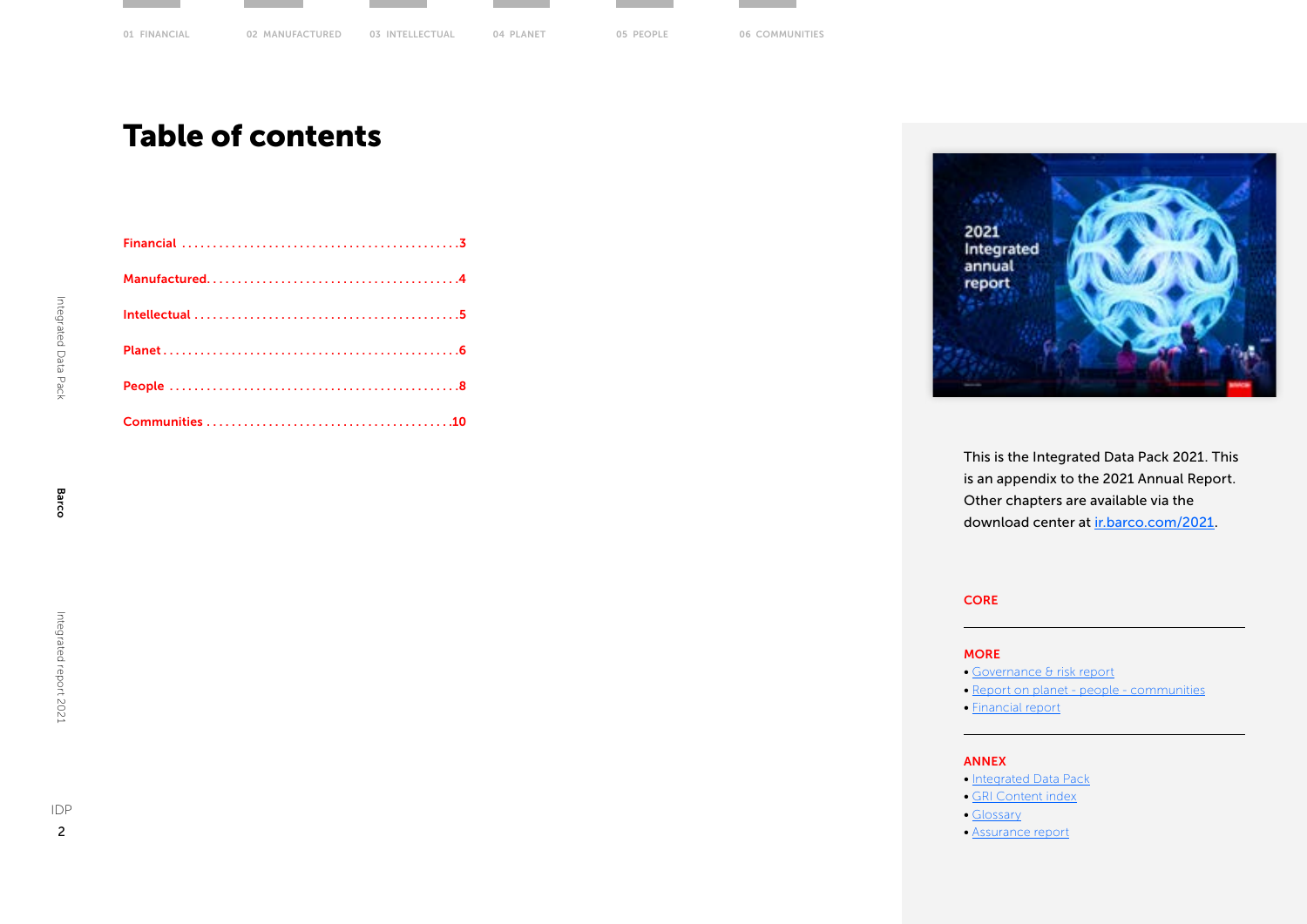### <span id="page-2-0"></span>Integrated Data Pack

This Integrated Data Pack document contains a full set of metrics (financial and non-financial) with the respective performance results over the last 3 years. These metrics are organized per Capital and Material topic.

This document is being updated every year and released together with the Annual Report. For definitions on the indicators, see glossary.

| Capital          | <b>Material Topic</b>       | Indicator                                      | Unit        | 2021    | 2020    | 2019   |
|------------------|-----------------------------|------------------------------------------------|-------------|---------|---------|--------|
| <b>FINANCIAL</b> | Sustained profitable growth | Group sales                                    | mio $\in$   | 804.3   | 770.1   | 1082.6 |
|                  |                             | Gross profit                                   | mio $\in$   | 287.5   | 283.8   | 429.3  |
|                  |                             | Gross profit (% of sales)                      | $\%$        | 35.7    | 36.9    | 39.7   |
|                  |                             | EBITDA                                         | mio $\in$   | 58.5    | 53.6    | 153.0  |
|                  |                             | EBITDA margin                                  | $\%$        | 7.3     | 7.0     | 14.1   |
|                  |                             | OPEX as % of sales                             | $\%$        | 33.0    | 34.5    | 29.5   |
|                  |                             | Earnings per share                             | €           | 0.10    | $-0.05$ | 1.09   |
|                  |                             | Dividend                                       | €           | 0.4     | 0.378   | 0.379  |
|                  |                             | Nominal tax amount paid                        | mio $\in$   | 8       | 10      | 13     |
|                  |                             | Effective tax rate                             | $\%$        | 18      | $\circ$ | 18     |
|                  | Financial resilience        | Total amount paid in dividends to shareholders | $k \in$     | 33,388  | 33,354  | 28,680 |
|                  |                             | Total amount of share buybacks undertaken      | # of shares | 600,000 |         | $\sim$ |
|                  |                             | Net financial cash/(debt)                      | mio $\in$   | 309.7   | 193.5   | 329.4  |
|                  |                             | Free Cash Flow                                 | mio $\in$   | 78.0    | $-35.9$ | 88.7   |
|                  |                             | Equity as % of balance sheet total             | $\%$        | 66.5    | 68.5    | 63.1   |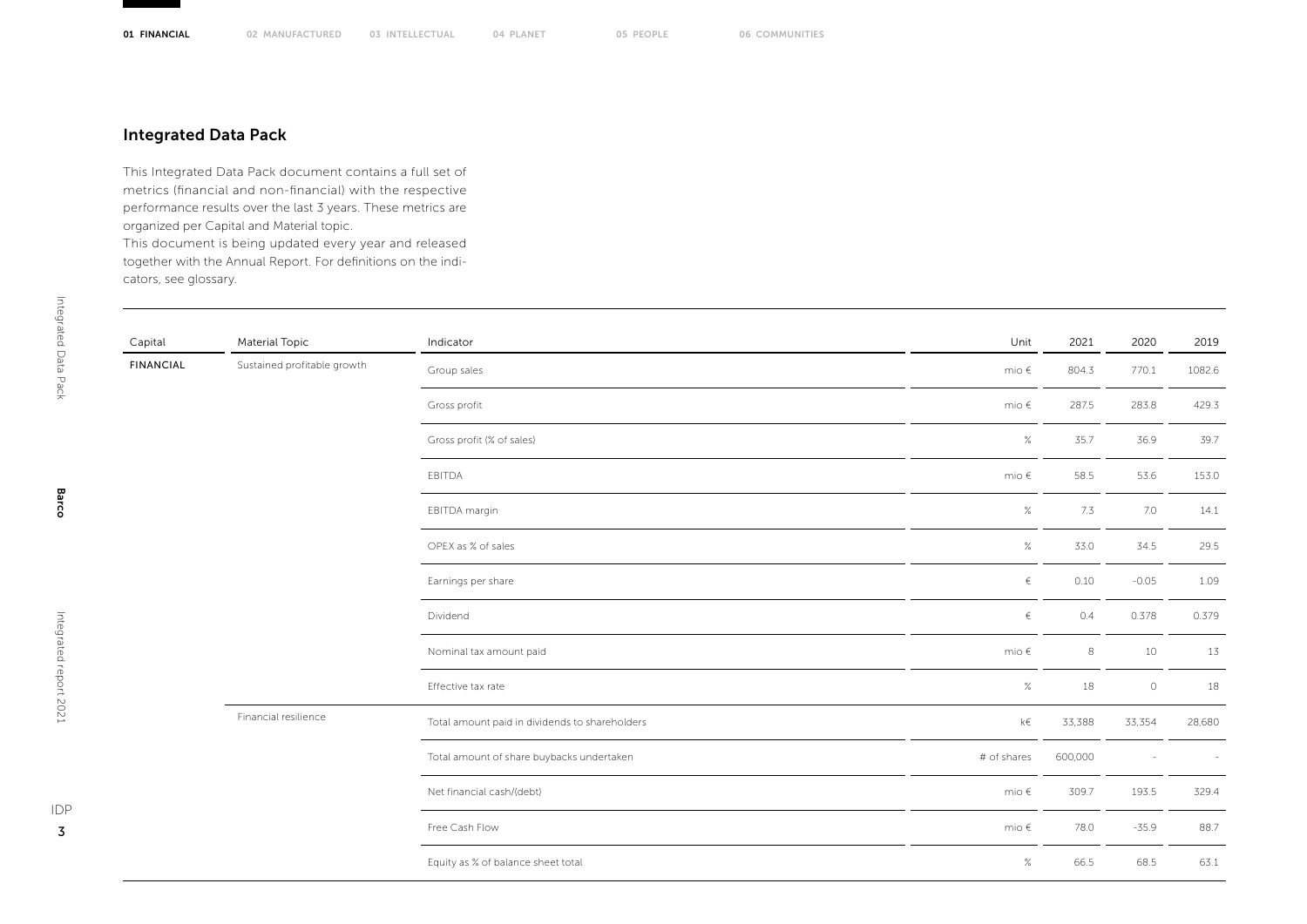<span id="page-3-0"></span>

| <b>02 MANUFACTURED</b><br>01 FINANCIAL | 03 INTELLECTUAL | 04 PLANET | 05 PEOPLE | 06 COMMUNITIES |
|----------------------------------------|-----------------|-----------|-----------|----------------|
|----------------------------------------|-----------------|-----------|-----------|----------------|

| Capital      | <b>Material Topic</b>       | Indicator                               | Unit | 2021 | 2020           | 2019  |
|--------------|-----------------------------|-----------------------------------------|------|------|----------------|-------|
| MANUFACTURED | Long term asset performance | % make                                  | $\%$ | 66.2 | 69.6           | 63.1  |
|              |                             | Countries with a manufacturing facility | #    | 4    | $\overline{4}$ | $5 -$ |
|              |                             | <b>ROCE</b>                             | $\%$ | 4.4  | 3.0            | 25.0  |
|              |                             | Inventory turns                         | #    | 2.4  | 2.3            | 3.2   |
|              |                             | Capex (in % of sales)                   | $\%$ | 2.3  | 1.9            | 1.9   |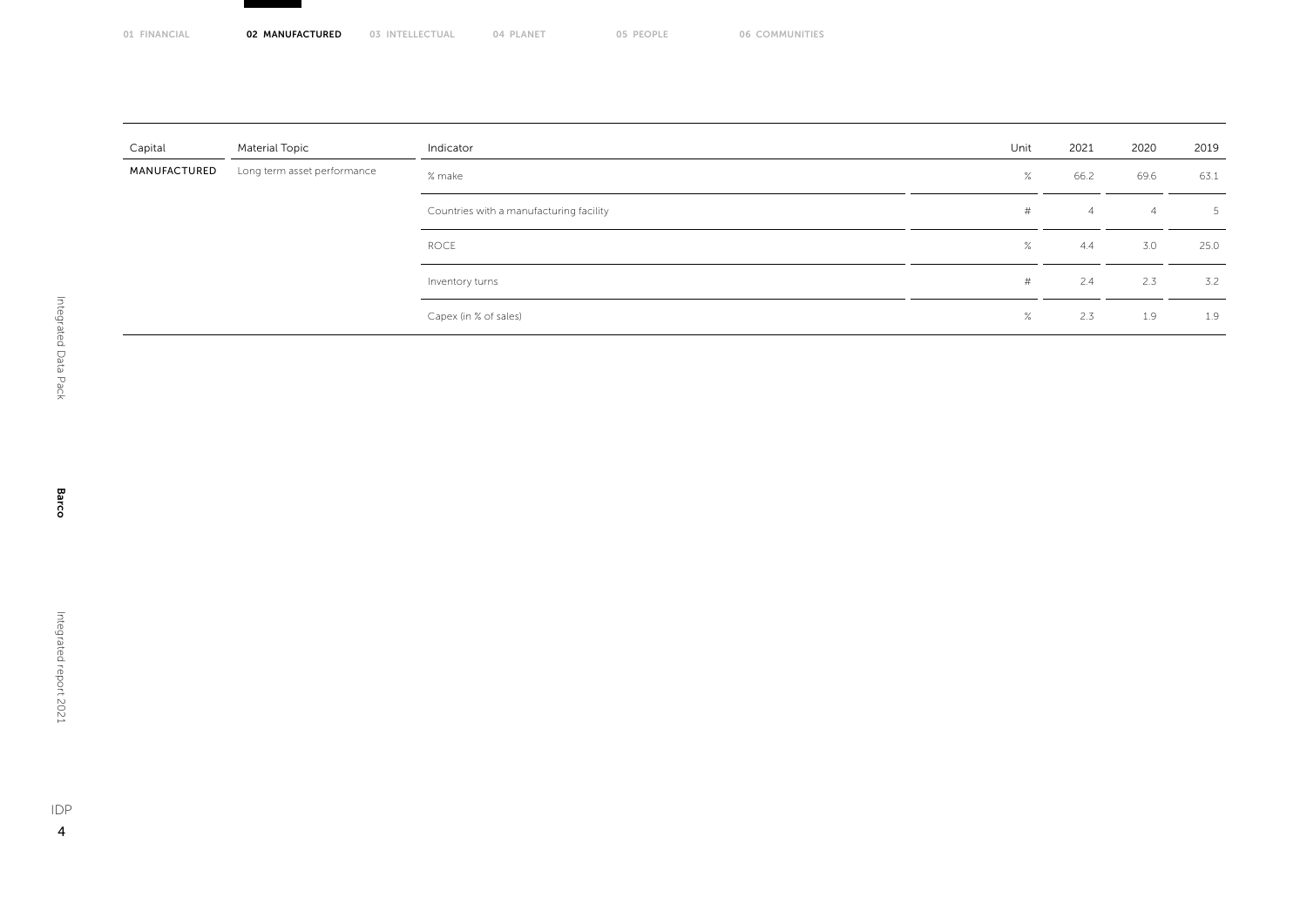<span id="page-4-0"></span>

| 01 FINANCIAL | 02 MANUFACTURED<br><b>03 INTELLECTUAL</b> | 04 PLANET | 05 PEOPLE | 06 COMMUNITIES |
|--------------|-------------------------------------------|-----------|-----------|----------------|
|--------------|-------------------------------------------|-----------|-----------|----------------|

| Capital      | <b>Material Topic</b> | Indicator                     | Unit           | 2021 | 2020 | 2019 |
|--------------|-----------------------|-------------------------------|----------------|------|------|------|
| INTELLECTUAL | Innovation management | Number of patents at year-end | #              | 504  | 461  | 402  |
|              |                       | Number of new patent filings  | #              | 17   | 9    | 8    |
|              |                       | % of employees in R&D         | % of heads     | 30.1 | 28.5 | 26.0 |
|              |                       | R&D spend                     | mio $\epsilon$ | 101  | 103  | 119  |
|              |                       | R&D spend (in % of sales)     | $\%$           | 12.6 | 13.3 | 11.0 |
|              |                       | Innovation awards             | #              | 11   | 8    | 8    |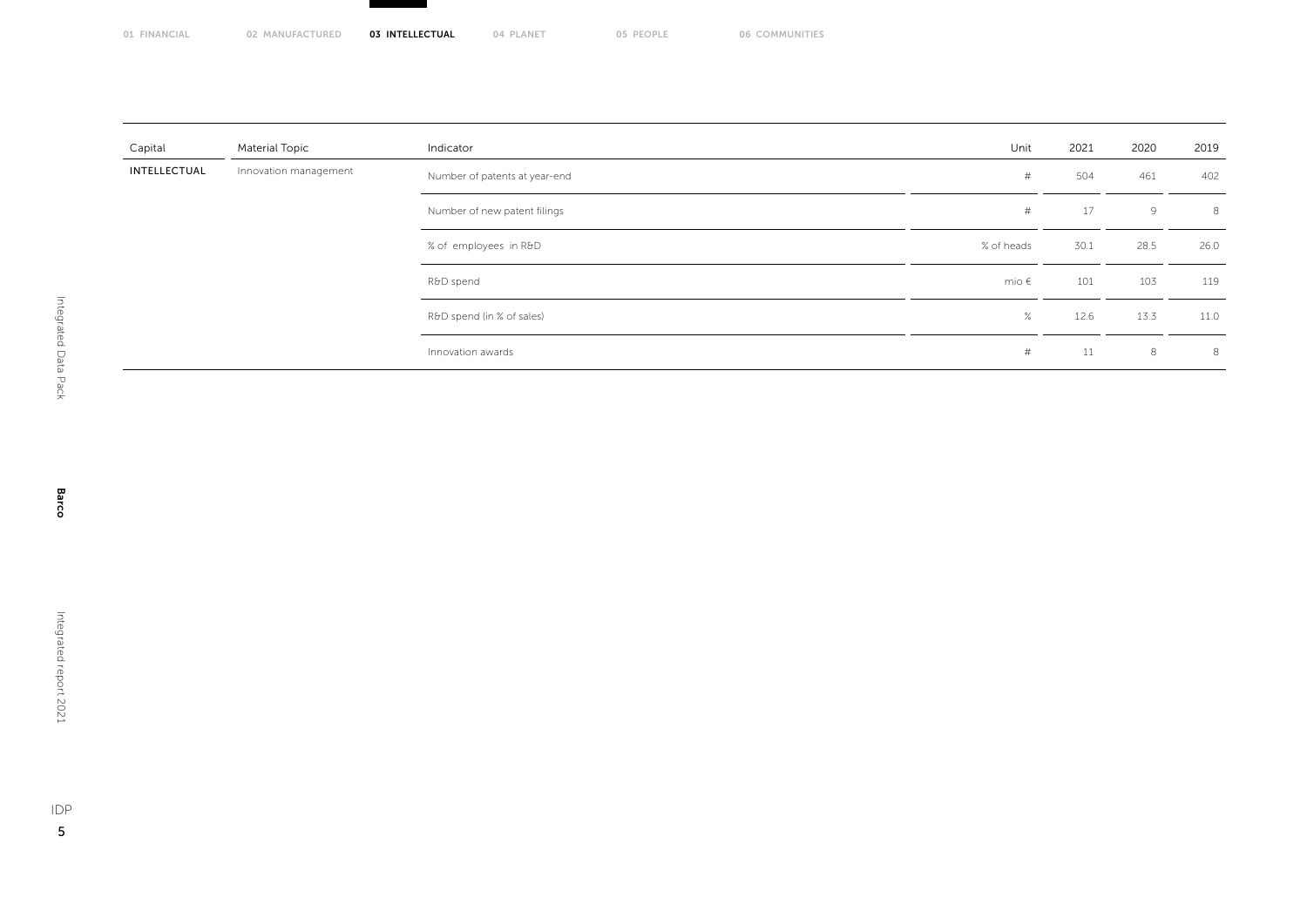<span id="page-5-0"></span>

| Capital | <b>Material Topic</b>   | Indicator                                                                         | Unit                                        | 2021      | 2020           | 2019      |
|---------|-------------------------|-----------------------------------------------------------------------------------|---------------------------------------------|-----------|----------------|-----------|
| PLANET  |                         | % revenues eligible for EU Taxonomy alignment                                     | $\%$                                        | 91.0      |                |           |
|         |                         | % capex eligible for EU Taxonomy alignment                                        | $\%$                                        | 100       |                |           |
|         |                         | % opex eligible for EU Taxonomy alignment                                         | $\%$                                        | 100       |                | $\sim$    |
|         |                         | % of (manufacturing) sites covered by a certified environmental management system | $\%$                                        | 100       | 100            | 100       |
|         | Product stewardship     | % of new products released with Barco ECO label (hardware)                        | $\%$                                        | 65        | 48             | 23        |
|         |                         | Revenues from products with Barco ECO label                                       | mio $\epsilon$ revenues                     | 226.2     | 178.9          | $\sim$    |
|         |                         | % revenues from products with Barco ECO label (hardware)                          | $\%$                                        | 31        | 26             | $\sim$    |
|         |                         | Energy efficiency index of sold products relative versus base year 2015           | $\#$                                        | 0.70      | 0.73           | 0.80      |
|         |                         | Greenhouse gas emissions of sold products (product use emissions) (relative)      | Tonnes CO <sub>2</sub> e /mio €<br>revenues | 296.9     | 306.7          | 359.0     |
|         |                         | Material use (absolute)                                                           | kg                                          | 3,235,416 | 2,736,305      | 2,773,245 |
|         |                         | Material use (relative)                                                           | kg /mio € revenues                          | 4,441     | 3,935          | 2,827     |
|         |                         | % of new products released with recycled plastics (hardware)                      | $\%$                                        | 35        | $\overline{4}$ | $\sim$    |
|         |                         | % of revenues in countries with Barco return and recycling programs               | $\%$                                        | 25        | 26             | $\sim$    |
|         |                         | % of active components covered by Full Material Declarations                      | $\%$                                        | 82.5      | 82.0           | 82.0      |
|         | Climate change & energy | Total greenhouse gas emissions (absolute)                                         | Tonnes CO <sub>2</sub> e                    | 281,874   | 277,335        | 458,441   |
|         |                         | Total greenhouse gas emissions (relative)                                         | Tonnes CO <sub>2</sub> e /mio €<br>revenues | 350.5     | 360.1          | 423.32    |
|         |                         | Greenhouse gas emissions scope 1 (absolute)                                       | Tonnes CO <sub>2</sub> e                    | 3.256     | 3,145          | 4,044     |
|         |                         | Greenhouse gas emissions scope 2 (absolute)                                       | Tonnes CO <sub>2</sub> e                    | 459       | 215            | 5,138     |
|         |                         | Greenhouse gas emissions scope 3 incl. product use emissions (absolute)           | Tonnes CO <sub>2</sub> e                    | 278,160   | 273,975        | 449,259   |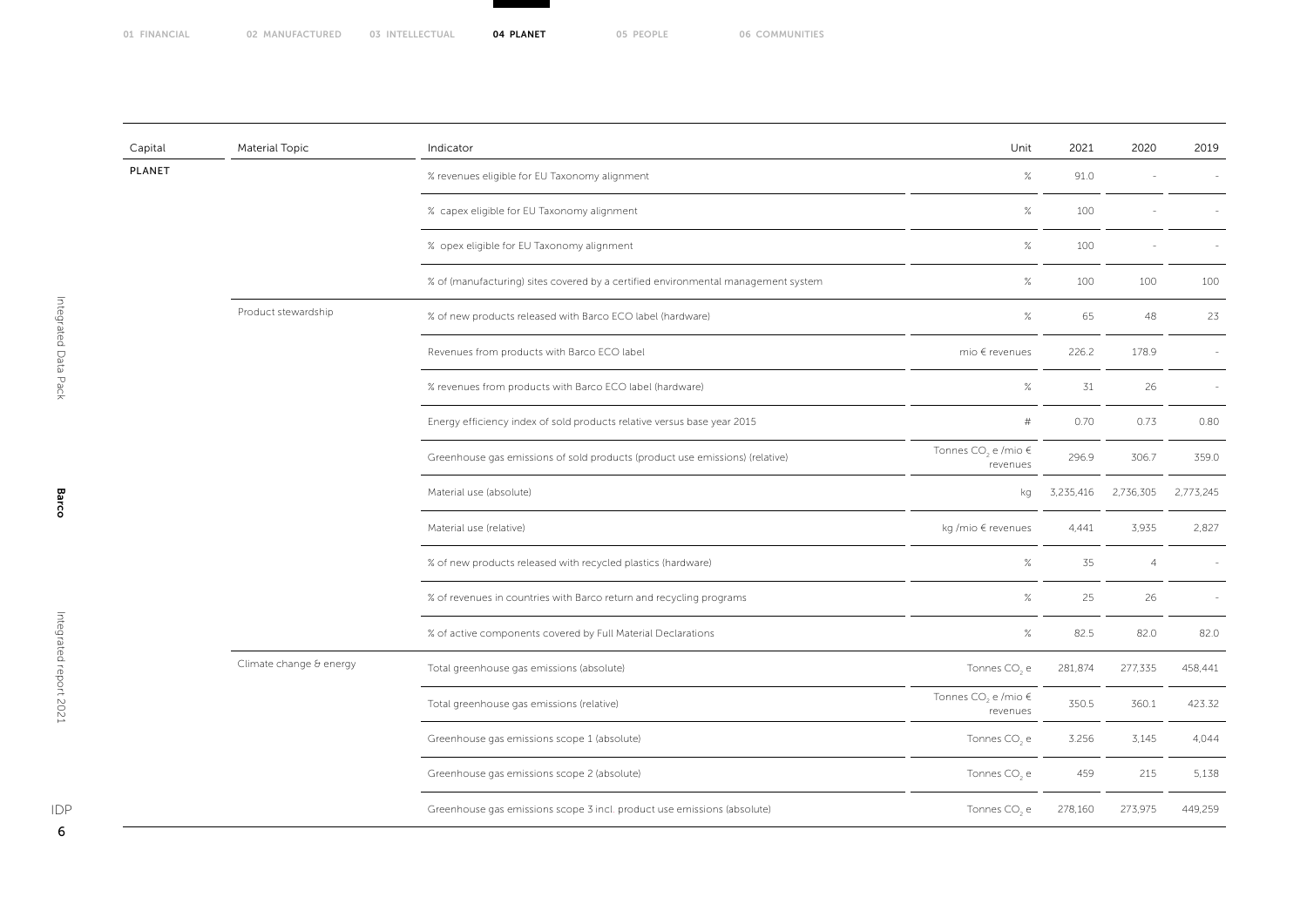| Capital | Material Topic   | Indicator                                            | Unit                                        | 2021   | 2020                                                                                                                                                                              | 2019    |
|---------|------------------|------------------------------------------------------|---------------------------------------------|--------|-----------------------------------------------------------------------------------------------------------------------------------------------------------------------------------|---------|
|         |                  | Greenhouse gas emissions of our own operations       | Tonnes CO <sub>2</sub> e /mio €<br>revenues | 53.6   | 53.4                                                                                                                                                                              | 64.3    |
|         |                  | Greenhouse gas emissions infrastructure              | Tonnes CO <sub>2</sub> e /mio €<br>revenues | 4.0    | 3.8                                                                                                                                                                               | 7.5     |
|         |                  | Greenhouse gas emissions mobility                    | Tonnes CO <sub>2</sub> e /mio €<br>revenues | 7.0    | 8.3                                                                                                                                                                               | 15.4    |
|         |                  | Greenhouse gas emissions logistics                   | Tonnes CO <sub>2</sub> e /mio €<br>revenues | 42.7   | 41.3<br>26,442<br>39.0<br>34.3<br>52<br>54<br>14,570<br>98<br>97<br>1,937<br>1.4<br>2.5<br>27.4<br>31.0<br>1.2<br>2.4<br>1,007.2<br>0.8<br>1.3<br>561.7<br>0.2<br>0.7<br>15<br>29 | 41.4    |
|         |                  | Energy consumption in own operations (absolute)      | MWh                                         | 31,345 |                                                                                                                                                                                   | 36,470  |
|         |                  | Energy consumption in own operations (relative)      | MWh/mio € revenues                          |        |                                                                                                                                                                                   | 33.7    |
|         |                  | % energy consumption from renewable sources          | $\%$                                        |        |                                                                                                                                                                                   | 29      |
|         |                  | Electricity consumption in own operations (absolute) | MWh                                         | 16,747 |                                                                                                                                                                                   | 20,020  |
|         |                  | % electricity from renewable sources                 | $\%$                                        |        |                                                                                                                                                                                   | 53      |
|         | Waste management | Total solid waste (absolute)                         | Tonnes                                      | 1,131  |                                                                                                                                                                                   | 2,514   |
|         |                  | Total solid waste (relative)                         | Tonnes/mio € revenues                       |        |                                                                                                                                                                                   | 2.3     |
|         |                  | Total hazardous waste (absolute)                     | Tonnes                                      |        |                                                                                                                                                                                   | 43.5    |
|         |                  | % hazardous waste of solid waste                     | $\%$                                        |        |                                                                                                                                                                                   | 1.7     |
|         |                  | Recycled & composted solid waste (absolute)          | Tonnes                                      | 659.4  |                                                                                                                                                                                   | 1,533.5 |
|         |                  | Recycled & composted solid waste (relative)          | Tonnes/mio € revenues                       |        |                                                                                                                                                                                   | 1.4     |
|         |                  | Landfilled waste (absolute)                          | Tonnes                                      | 174.0  |                                                                                                                                                                                   | 659.0   |
|         |                  | Landfilled waste (relative)                          | Tonnes/mio € revenues                       |        |                                                                                                                                                                                   | 0.6     |
|         |                  | % waste to landfill                                  | $\%$                                        |        |                                                                                                                                                                                   | 26      |
|         |                  | Recycling & composting rate of solid waste           | $\%$                                        | 58     | 52                                                                                                                                                                                | 61      |
|         |                  | Water withdrawal (absolute)                          | m <sup>3</sup>                              | 35,323 | 38,666                                                                                                                                                                            | 51,394  |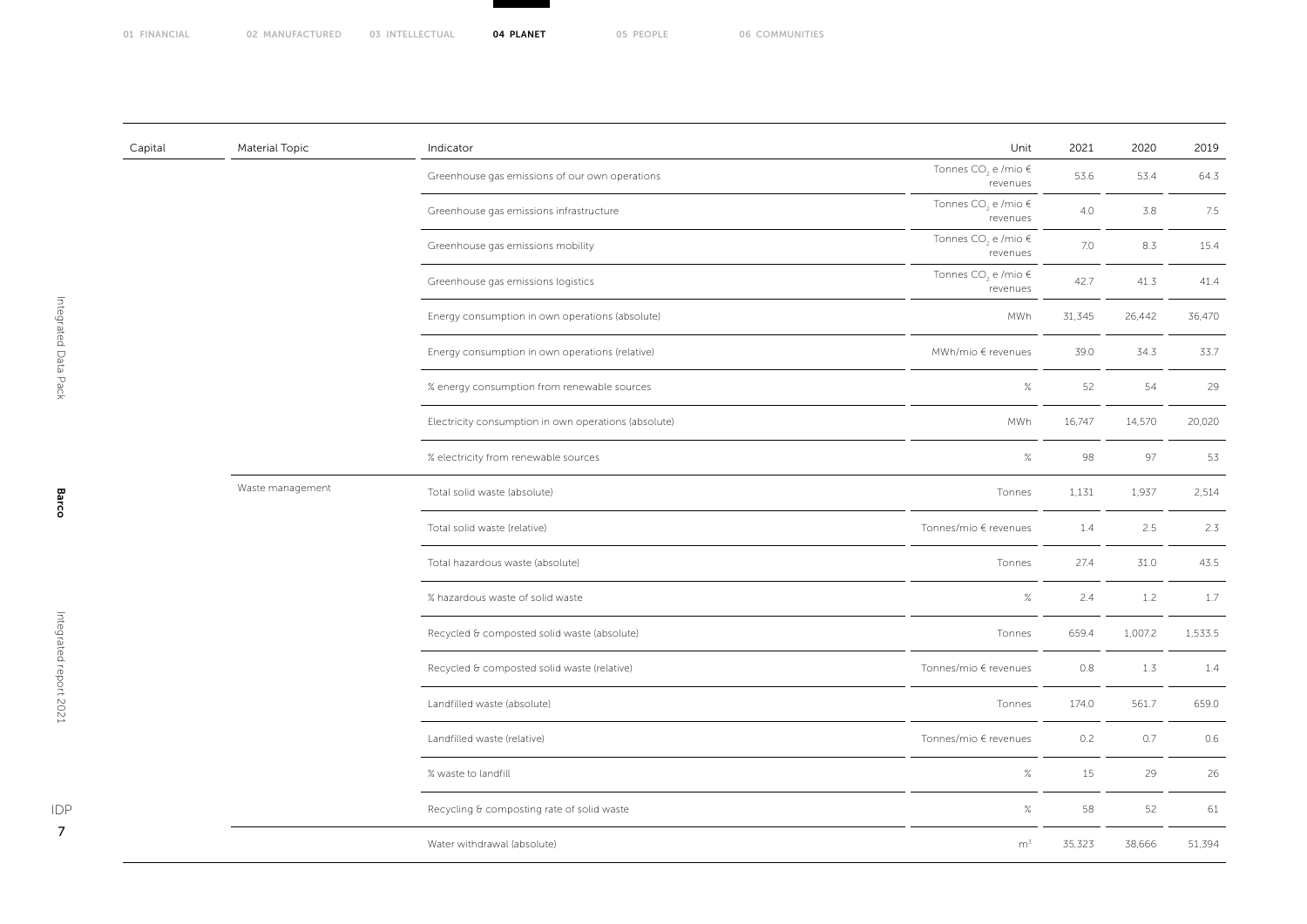<span id="page-7-0"></span>

| Capital | <b>Material Topic</b>               | Indicator                                                                                                                                              | Unit       | 2021    | 2020                     | 2019    |
|---------|-------------------------------------|--------------------------------------------------------------------------------------------------------------------------------------------------------|------------|---------|--------------------------|---------|
| PEOPLE  |                                     | Number of employees at the end of the financial year (heads)                                                                                           | # heads    | 3,141   | 3,303                    | 3,636   |
|         |                                     | Number of employees at the end of the financial year (FTEs)                                                                                            | #FTEs      | 3,039   | 3,211                    | 3,536   |
|         |                                     | Number of new (external) hires                                                                                                                         | # heads    | 384     | 374                      | 653     |
|         |                                     | Permanent workforce at the end of the financial year (heads)                                                                                           | # heads    | 2,882   | 2,996                    | 3,320   |
|         |                                     | Non-permanent workforce at the end of the financial year directly employed by Barco (heads,<br>fixed-term contracts + temporary work + apprenticeship) | # heads    | 307     | 325                      | 413     |
|         |                                     | Employee wages and benefits (personnel costs)                                                                                                          | mio $\in$  | 241     | 235                      | 287     |
|         |                                     | Employer contributions to pensions or other retirement plans                                                                                           | mio $\in$  | 13      | 13                       | 15      |
|         | Employee engagement                 | Employee Net Promoter Score                                                                                                                            | $\#$       | 38.5    | $\overline{\phantom{a}}$ | $\sim$  |
|         |                                     | Voluntary turnover rate                                                                                                                                | % of heads | 10.5    | 9.6                      | 9.1     |
|         |                                     | Number of iGemba improvement suggestions per operator                                                                                                  | $\#$       | 5.5     | 4.1                      | 6.0     |
|         | Learning & Development              | Average training hours per employee                                                                                                                    | # hours    | 10.5    | 11.3                     | 13.2    |
|         |                                     | % of employees having received training                                                                                                                | % of heads | 89      | 85                       | 61      |
|         |                                     | Average training investment per employee                                                                                                               | $\in$      | 302.0   | 353.5                    | 354.0   |
|         |                                     | Internal mobility (% of vacancies filled internally)                                                                                                   | $\%$       | 20      | 20                       | 24      |
|         |                                     | % of leaders in annual leader talent development review                                                                                                | % of heads | 31      | 30                       | 44      |
|         |                                     | % of employees who received Annual performance review                                                                                                  | % of heads | 58      | 59                       | 62      |
|         | Employee health, safety & wellbeing | Lost time injury frequency rate (per 1 000 000 hours worked) employees                                                                                 | $\#$       | 1.59    | 2.44                     | 2.73    |
|         |                                     | Lost Time Injury Severity rate (per 1000 hours worked) employees                                                                                       | $\#$       | 0.07    | 0.07                     | 0.05    |
|         |                                     | Total work-related fatalities (employees and contractors)                                                                                              | $\#$       | $\circ$ | $\circ$                  | $\circ$ |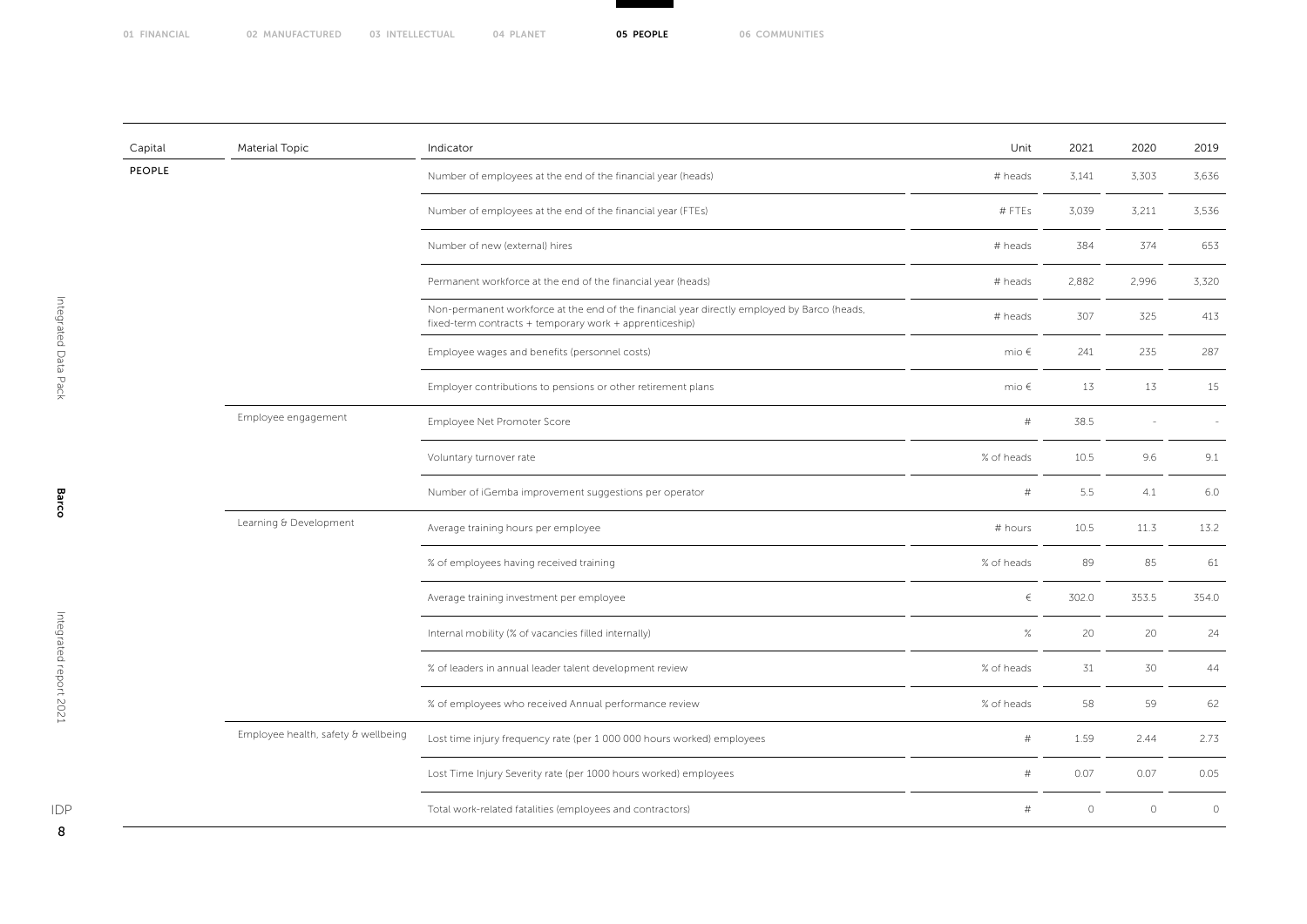| Capital | <b>Material Topic</b>          | Indicator                                                                                                                 | Unit       | 2021 | 2020 | 2019           |
|---------|--------------------------------|---------------------------------------------------------------------------------------------------------------------------|------------|------|------|----------------|
|         |                                | % employees trained in Standards@Work Safety (white collars)                                                              | % of heads | 99.6 | 99.4 | $\sim$         |
|         |                                | Rate of absenteeism                                                                                                       | $\%$       | 2.7  | 3    | $\overline{4}$ |
|         | Diversity & inclusion          | % women overall                                                                                                           | % of heads | 27.1 | 27.6 | 28.4           |
|         |                                | % women in senior management                                                                                              | % of heads | 16   | 17   | 15             |
|         |                                | % women in Core Leadership Team                                                                                           | % of heads | 13   | 13   | 13             |
|         |                                | % women in Board                                                                                                          | % of heads | 50   | 29   | 29             |
|         |                                | % employees < 30 yrs                                                                                                      | % of heads | 9    | 9    | 10             |
|         |                                | % employees > 30 yrs < 50 yrs                                                                                             | % of heads | 63   | 67   | 69             |
|         |                                | % employees > 50 yrs                                                                                                      | % of heads | 28   | 24   | 22             |
|         |                                | Average age of the workforce                                                                                              | $\#$       | 43   | 43   | 43             |
|         |                                | Number of nationalities in the global workforce                                                                           | $\#$       | 44   | 44   | 45             |
|         | Labor practices & human rights | % employees covered by formal collective agreements                                                                       | % of heads | 100  | 100  | 100            |
|         |                                | % of the total workforce across all locations represented in formal joint management-worker health<br>& safety committees | % of heads | 52   | 51   | 47             |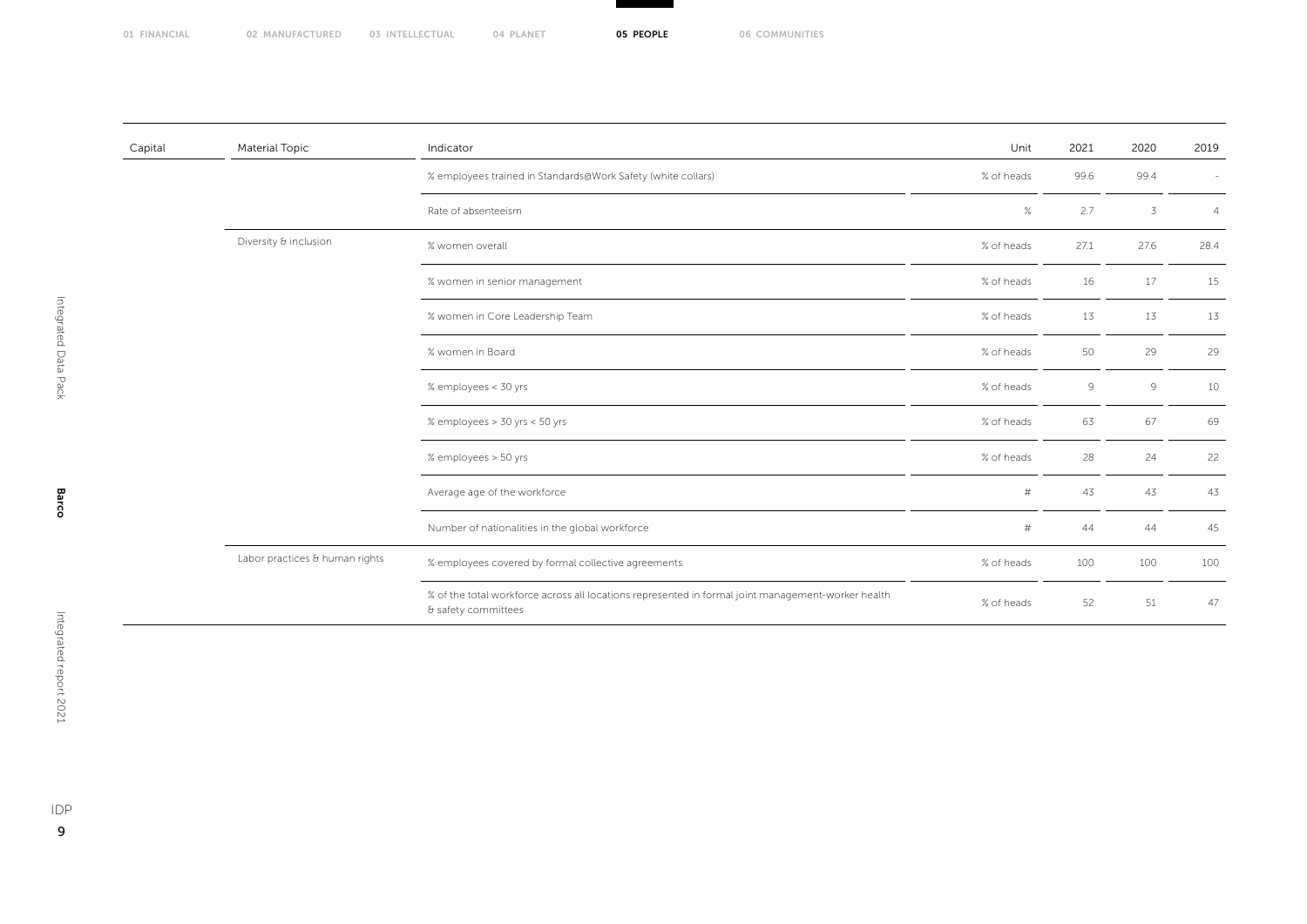<span id="page-9-0"></span>

| Capital            | <b>Material Topic</b>                       | Indicator                                                                                                                                                                                     | Unit       | 2021           | 2020                | 2019         |
|--------------------|---------------------------------------------|-----------------------------------------------------------------------------------------------------------------------------------------------------------------------------------------------|------------|----------------|---------------------|--------------|
| <b>COMMUNITIES</b> | Customer engagement                         | Customer Net Promoter Score (relationship NPS)                                                                                                                                                | $\#$       | 47             | 47                  |              |
|                    | Product quality, safety & security          | Nr of incidents of non-compliance regarding the health and safety impacts of products and services                                                                                            | $\#$       | $\mathbb O$    | $\circ$             | $\circ$      |
|                    |                                             | % employees trained in Standards@Work Quality (white collars)                                                                                                                                 | % of heads | 99.7           | 99.8                | 99.0         |
|                    |                                             | % of (development and manufacturing) sites covered by a certified quality management system                                                                                                   | $\%$       | 100            | 94                  | 94           |
|                    |                                             | Nr of notifications about potential vulnerabilities (including duplicates) in products or services,<br>reported by customers, ethical hackers and third-party pen-testers contracted by Barco | $\#$       | 267            | 116                 |              |
|                    | Information security & data pro-<br>tection | Nr of data / GDPR / privacy incidents reported to data protection authorities                                                                                                                 | $\#$       | $\circ$        | $\circlearrowright$ | $\circ$      |
|                    |                                             | Average cybersecurity maturity (NIST CSF) score                                                                                                                                               | $\#$       | 2.23           | 2.19                | $\sim$       |
|                    |                                             | Number of product lines in scope of ISO 27001                                                                                                                                                 | $\#$       | $\overline{c}$ | $\overline{c}$      | $\mathbf{1}$ |
|                    |                                             | % employees trained in Standards@Work Cybersecurity (white collars)                                                                                                                           | % of heads | 99.6           | 98.5                | 99.2         |
|                    |                                             | % employees trained in Standards@Work Data protection (white collars)                                                                                                                         | % of heads | 99.7           | 98.5                | $\sim$       |
|                    | <b>Business ethics</b>                      | % employees trained in Standards@Work (white collars)                                                                                                                                         | % of heads | 99             | 98                  | 99           |
|                    |                                             | % employees trained in Standards@Work Ethics (white collars)                                                                                                                                  | % of heads | 99.9           | 98.5                | $\sim$       |
|                    |                                             | Nr of incidents reported via ethics mailbox                                                                                                                                                   | $\#$       | 8              | 10                  | 23           |
|                    | Corporate governance                        | Average remuneration per FTE employee                                                                                                                                                         | $k \in$    | 75.0           | 65.6                | 77.2         |
|                    |                                             | Total CEO Compensation                                                                                                                                                                        | k€         | 1,086.0        | 1,262.7             | 1,672.4      |
|                    |                                             | Total CEO compensation / Lowest employee compensation (Euros / Euros)                                                                                                                         | ratio      | 25.6           | 30.0                |              |
|                    |                                             | Number of non-executive Board members / Number of Board members excluding employee repre-<br>sentatives                                                                                       | ratio      | 4/6            | 5/6                 | 6/7          |
|                    |                                             | % independent directors                                                                                                                                                                       | % of heads | 50             | 50                  | 43           |
|                    |                                             | % non-Belgian members in the Core Leadership Team                                                                                                                                             | % of heads | 38             | 47                  | 31           |
|                    |                                             | Participation rate Annual General Meeting                                                                                                                                                     | $\%$       | 51             | 64                  | 58           |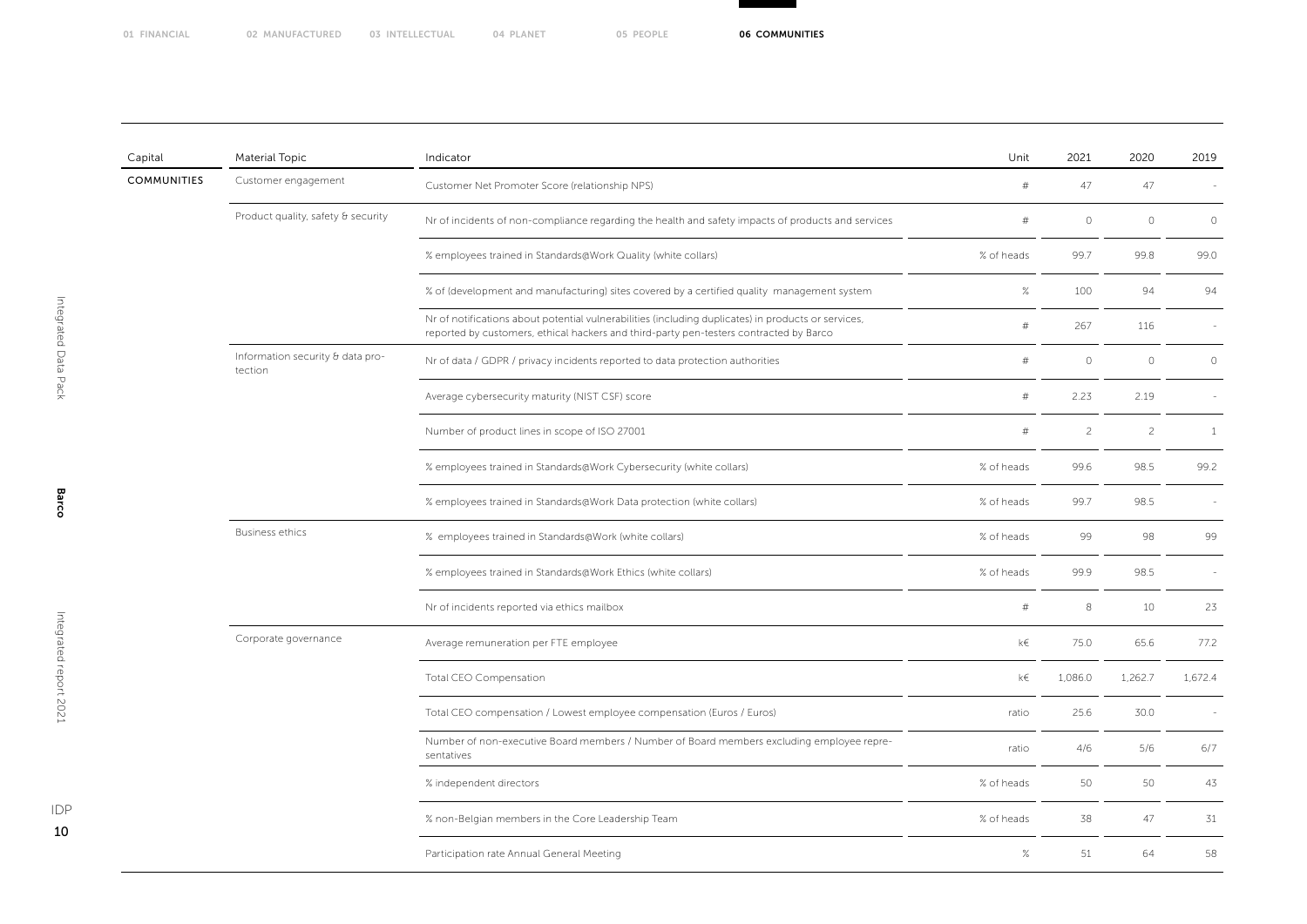| Capital | <b>Material Topic</b>                  | Indicator                                                                                    | Unit | 2021         | 2020         | 2019         |
|---------|----------------------------------------|----------------------------------------------------------------------------------------------|------|--------------|--------------|--------------|
|         |                                        | Average % of 'For' votes in Annual General Meeting                                           | $\%$ | 88           | 91           | 95           |
|         |                                        | Average total attendance rate at Board and Committee meetings                                | $\%$ | 99           | 99           | 95           |
|         | Responsible supply chain<br>management | Number of major (key, key+, core) suppliers (covering X% of production spend)                |      | 144<br>(84%) | 142<br>(81%) | 153<br>(87%) |
|         |                                        | Days payment outstanding (average payment term of suppliers)                                 | #    | 80           | 53           | 71           |
|         |                                        | Number of supplier quality audits                                                            | $\#$ | 41           | 35           | 38           |
|         |                                        | % of production spend covered by signed Barco supplier code of conduct                       | $\%$ | 83           | 83           | 83           |
|         |                                        | % of production spend covered by contracts with sustainability clause (MSA, signed T&Cs, PA) | $\%$ | 89           | 88           | 87           |
|         |                                        | % of production spend covered by supplier sustainability score                               | $\%$ | 58.2         | 43.8         |              |
|         |                                        | % of new production suppliers screened using social and environmental criteria               | $\%$ | 100          |              |              |
|         |                                        | % in-scope suppliers that responded to Conflict Minerals Reporting Template                  | $\%$ | 100          | 100          | 100          |
|         | Community engagement                   | Community investment                                                                         |      | 198,000      | 141,920      | 163,400      |